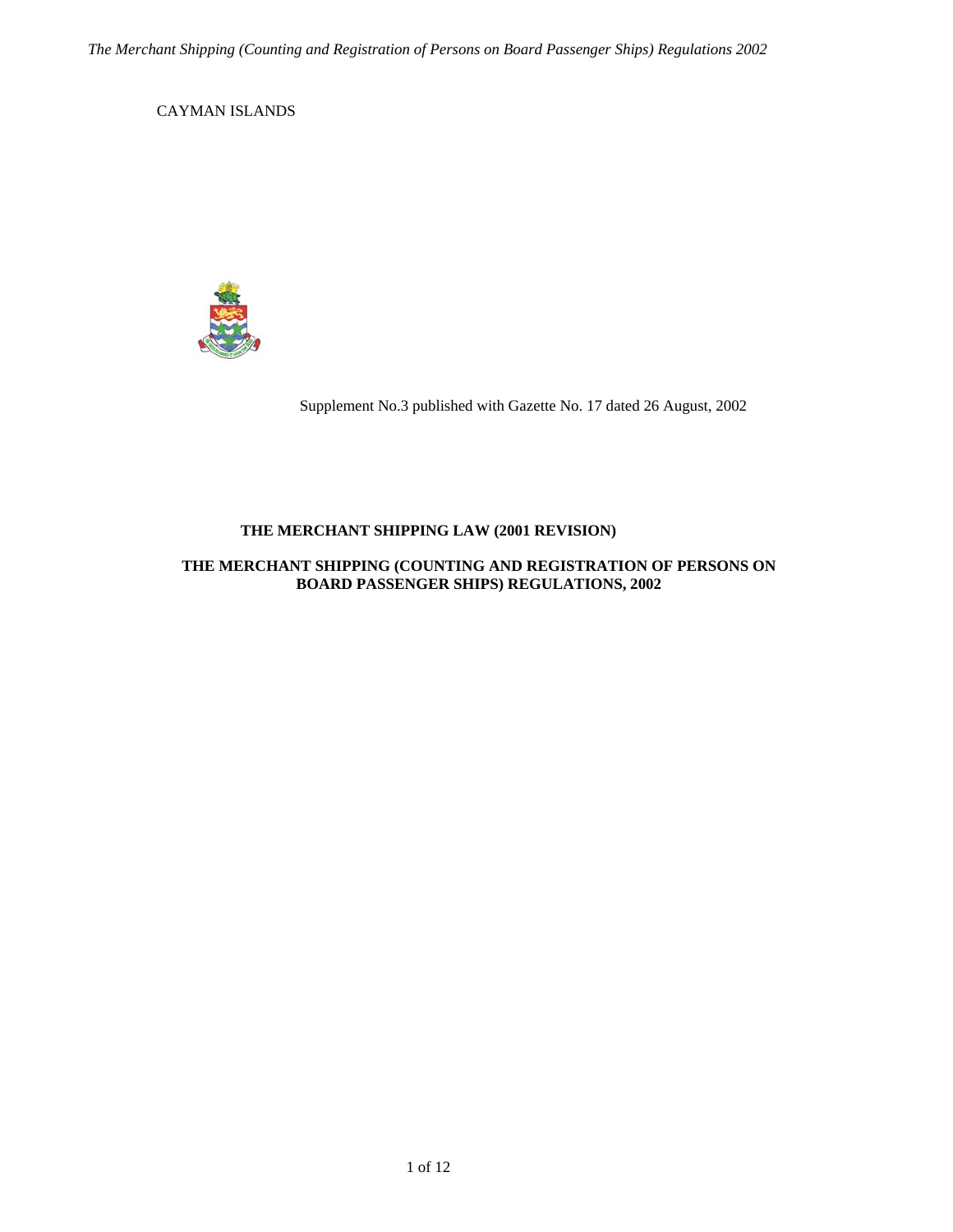# **ARRANGEMENT OF REGULATIONS**

- <span id="page-1-0"></span>1. [Citation.](#page-2-0)
- 2. [Interpretation.](#page-2-1)
- 3. [Approvals and exemptions to be in writing.](#page-3-0)
- 4. [Application.](#page-3-1)
- 5. [Passenger counting.](#page-3-2)
- 6. [Additional requirements for voyages of more than 20 miles.](#page-4-0)
- 7. [Non-Cayman Islands ships on voyages from outside the Islands to the Islands.](#page-4-1)
- 8. [Registration system.](#page-4-2)
- 9. [Exemptions.](#page-5-0)
- 10. False statements.
- 11. [Offences.](#page-5-2)
- 12. [Defences.](#page-5-3)

# **[SCHEDULES](#page-0-0)**

[Schedule](#page-6-0) Counting and Registration of Persons on Board Passenger Ships.

**Part I** General<br>Part II Collection

- Collection and Recording of Information (Regulations 5  $\&$  6)
- [Part III](#page-7-0) Approval of Systems

**[Part IV](#page-8-0)** Exemptions<br>Part V Methods of

Methods of Counting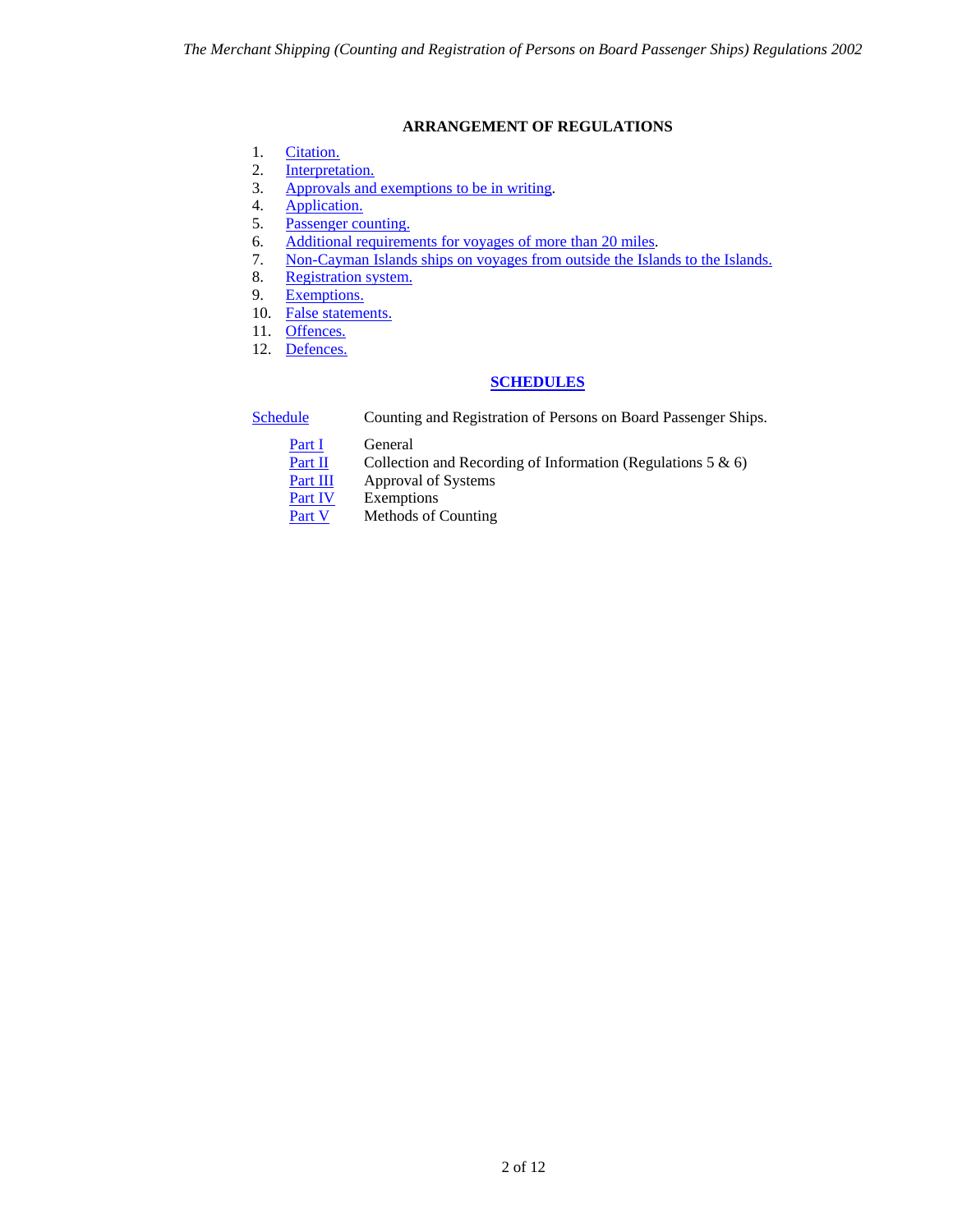## **THE MERCHANT SHIPPING LAW (2001 REVISION)**

## **THE MERCHANT SHIPPING (COUNTING AND REGISTRATION OF PERSONS ON BOARD PASSENGER SHIPS) REGULATIONS, 2002**

The Governor in Council, in exercise of the powers conferred by on him by sections 174(1) and 459 of the Merchant Shipping Law (2001 Revision) makes the following Regulations:

#### **PART I-Preliminary**

<span id="page-2-0"></span>Citation 1. These Regulations may be cited as the Merchant Shipping (Counting and Registration of Persons on Board Passenger Ships) Regulations, 2002.

<span id="page-2-1"></span>Interpretation 2. (1) In these Regulations unless the context otherwise requires-

"adult" means any person who is not an infant or a child;

"appropriate search and rescue services" means, in relation to a ship involved in an emergency, the search and rescue services for the area in which the ship is located;

"Cayman Islands passenger ship" means a passenger ship which is a Cayman Islands ship;

"child" means a person who has reached his fourth birthday but not his sixteenth;

"Class 1" and "Class 2" in relation to passenger ships shall have the meanings given in the Merchant Shipping (Classes of Ships) Regulations, 2002;

"infant" means a person who has not yet reached his fourth birthday;

"landing point" means a berth, excursion point, floating pier or stage, link span, pier, port, stop or anchorage point from or to where passengers are embarked or disembarked;

"Law" means the Merchant Shipping Law (2001 Revision);

"passenger registrar" means the person appointed by the owner of a ship pursuant to regulation  $8(1)(b);$ 

"protected sea area" means a sea area sheltered from the open sea effects where a ship is at no time more than six miles from a place of refuge where shipwrecked persons can land and in which the proximity of search and rescue facilities is ensured;

"regular community service" means a regular service in a sea area where the annual probability of the significant wave height exceeding two metres is less than 10% and-

(a) the voyage does not exceed thirty miles or thereabouts from the point of departure; or

(b) the primary purpose of the service is to provide regular links to outlying communities for customary purposes;

"regular service" means a series of ships crossings operated so as to serve traffic between the same two or more ports either-

(a) according to an established timetable; or

(b) with crossings so regular or frequent that they constitute a recognisable systematic series;

"search and rescue services" means the search and rescue services responsible for the initiation and co-ordination of all maritime search and rescue activity required to provide assistance in the event of an emergency involving a ship, or its aftermath;

"ship" includes a hovercraft; and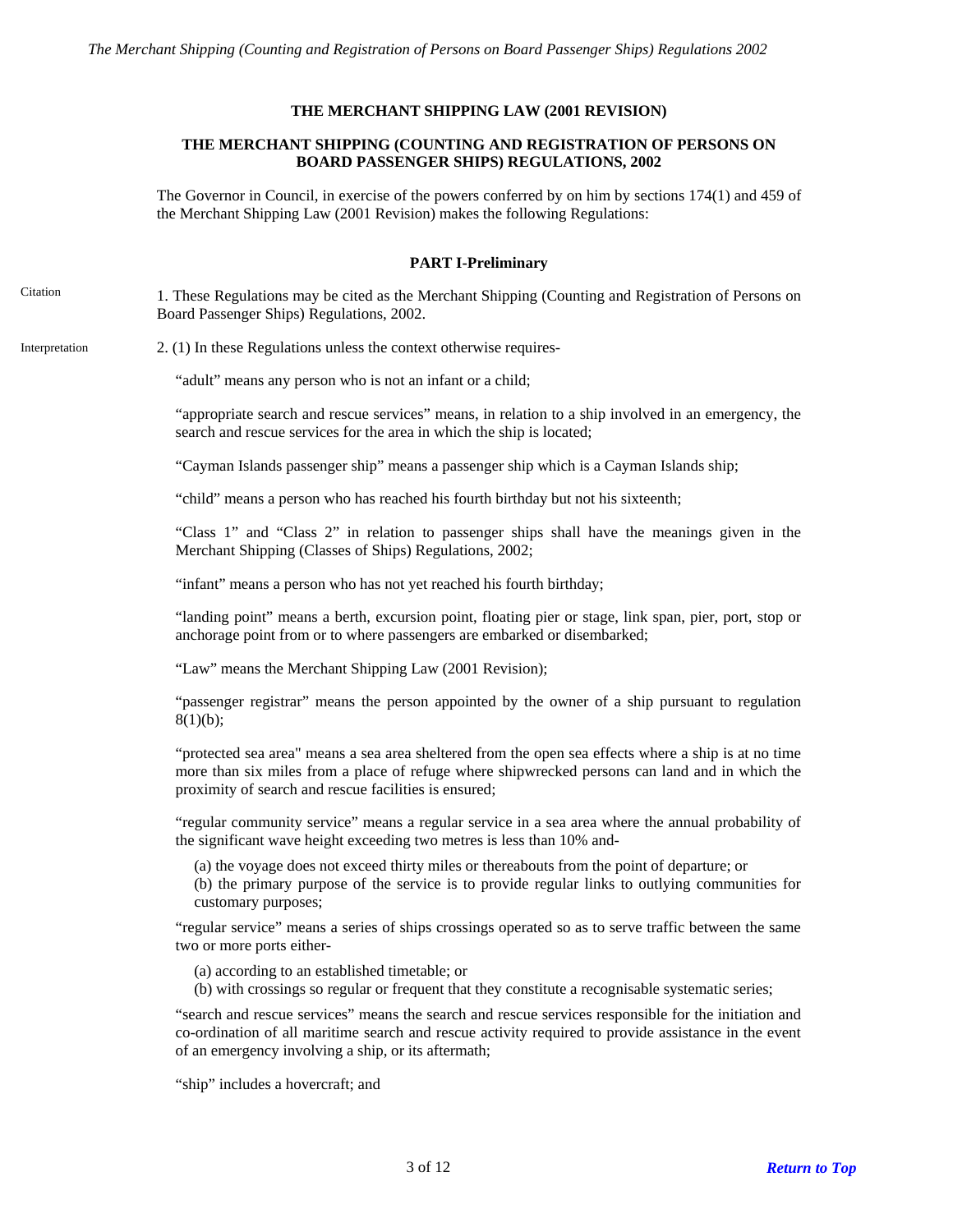"voyage" includes an excursion.

(2) Where a ship is managed or operated by a person other than the owner, whether on behalf of the owner or some other person, or on his own behalf, a reference in these Regulations to the owner shall be construed as including a reference to that other person.

3. Any approval or exemption given pursuant to these Regulations shall be given in writing and shall specify the date on which it takes effect and the conditions (if any) on which it is given.

4. (1) These Regulations apply to-

- <span id="page-3-1"></span>Application (a) any Cayman Islands passenger ship wherever it may be; and
	- (b) any other passenger ship while it is within Cayman Islands waters.
	- (2) These Regulations do not apply to-
		- (a) ships of war and troop ships; and
		- (b) pleasure vessels unless they are or will be crewed and carry more than twelve passengers for commercial purposes.
	- 5. (1) The owner of a passenger ship shall ensure that, in respect of a Cayman Islands passenger ship when it leaves a landing point and in respect of any other passenger ship when it leaves a landing point in the Islands, there is established a system of counting all persons on board which-

(a) in the case of a passenger ship of Class 2 consists of a system of individual passenger boarding cards;

(b) conforms to the requirements of paragraphs (2) to (5) and the Schedule; and

(c) is approved by the Director.

(2) The system of counting established pursuant to paragraph (1) shall be such that-

(a) all persons boarding such a ship at a landing point at the beginning of a journey are counted individually on, or just prior to, boarding and -

- (i) all persons disembarking at subsequent landing points, during the course of a journey, are counted individually as they disembark;
- (ii) all persons boarding at subsequent landing points, during the course of a journey, are counted individually on, or just prior to, boarding; and
- (iii) he number of persons remaining on board at each landing point is determined; or

(b) the number of persons is determined and recorded according to an alternative method approved by the Director, which shall be of equivalent effectiveness to the system referred to in subparagraph (a).

(3) Where the counting system established in respect of a passenger ship pursuant to paragraph (1) includes a system of individual passenger boarding cards, no passenger shall be permitted to board the ship unless he has been issued with an individual boarding card.

(4) Immediately before a passenger ship leaves any landing point the total number of persons on board at that time as determined by means of the counting system shall be communicated to the master of the ship and the owner's passenger registrar.

(5) Where in respect of a person on board a ship, there has been declared a need for special care or assistance in emergency situations, the owner shall ensure that such information is properly recorded and communicated to the master of the ship.

(6) No passenger ship shall leave any landing point-

(a) unless the requirements of paragraph (4) have been complied with; and (b) in any event, if the total number of persons on board the ship exceeds the number of persons the ship is permitted to carry.

<span id="page-3-0"></span>Approvals and exemptions to be in writing

<span id="page-3-2"></span>Passenger counting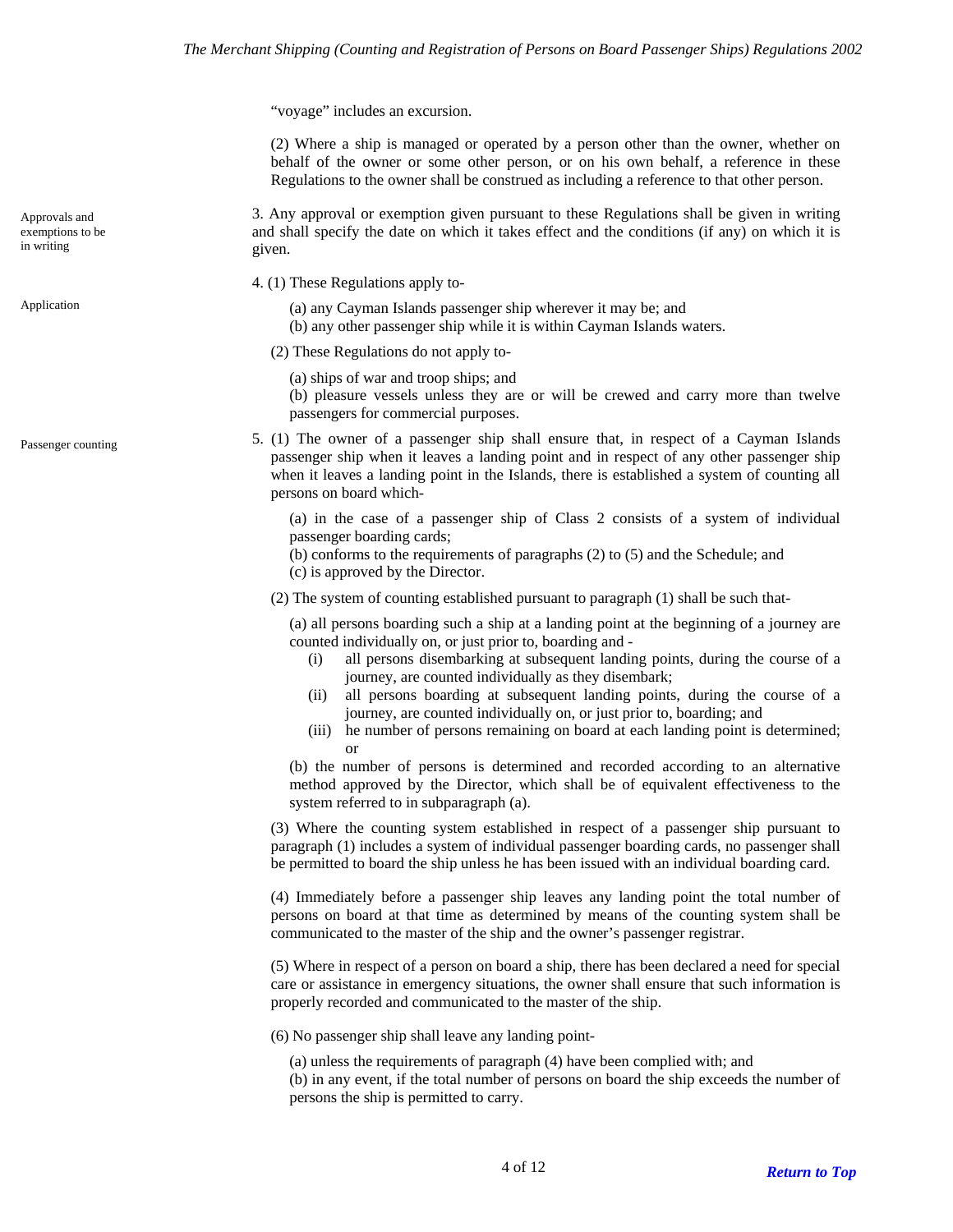(7) The arrangements made in pursuance of the requirements in paragraph (1) shall be described in written instructions which shall be kept on board the ship at all times in the custody of the master.

<span id="page-4-0"></span>Additional requirements 6. (1) This regulation applies to-

(a) any Cayman Islands passenger ship leaving a landing point on a voyage of more than twenty miles from that landing point; and

(b) any other passenger ship leaving a landing point in the Islands on a voyage of more than twenty miles from that landing point.

(2) The owner of a passenger ship to which this regulation applies shall ensure that, within three months of the date of commencement of these Regulations, the information specified in paragraph (3) is, for any voyage-

(a) collected, in relation to each person on board, before the ship departs from the landing point; (b) communicated to the owner's passenger registrar within thirty minutes of the ship's departure from the landing point; and

(c) in respect of any such information as is specified in subparagraph (e) of that paragraph, communicated to the master of the ship before the ship leaves the landing point.

(3) The information referred to in paragraph (2) is, in relation to each person on board the ship-

(a) family name;

(b) forenames or initials;

(c) gender;

(d) subject to paragraph (4), an indication of the category of age, such category being either adult, child or infant, to which the person belongs, or the age, or the year of birth, of the person; and

(e) if volunteered by a person, information concerning the need for special care or assistance in emergency situations.

(4) Where the information in relation to a person indicates the category of age to which a person belongs but does not indicate the person's age or year of birth-

(a) the information must be accompanied by an indication of the age range used to define each category; and

(b) the age range used must be the age range used by the system for the registration of the information established in accordance with regulation 8(1).

7. In respect of a passenger ship which is not a Cayman Islands ship on a voyage from a landing point outside the Islands to the Islands-

to the Islands (a) the total number of persons on board the ship; and

(b) the information specified in regulation 6(3),

shall be readily available to the appropriate search and rescue services for the purposes of search and rescue in the event of an emergency or in the aftermath of an accident involving the ship.

<span id="page-4-2"></span>8. (1) The owner of a passenger ship to which regulation 5 or 6 applies shall-

system (a) establish a system for the registration of the information collected pursuant to these Regulations which-

- (i) is in accordance with the requirements of the Schedule; and
- (ii) is approved by the Director;

(b) appoint a shore-based passenger registrar who shall be responsible for holding the information collected pursuant to these Regulations and for its transmission to appropriate search and rescue services in the event of an emergency or in the aftermath of an accident involving the ship; and

(c) ensure that the information collected pursuant to these Regulations is at all times readily available for transmission to the appropriate search and rescue services for use in an emergency or in the aftermath of an accident involving the ship.

<span id="page-4-1"></span>Non-Cayman Islands ships on voyages from outside the Islands

for voyages of more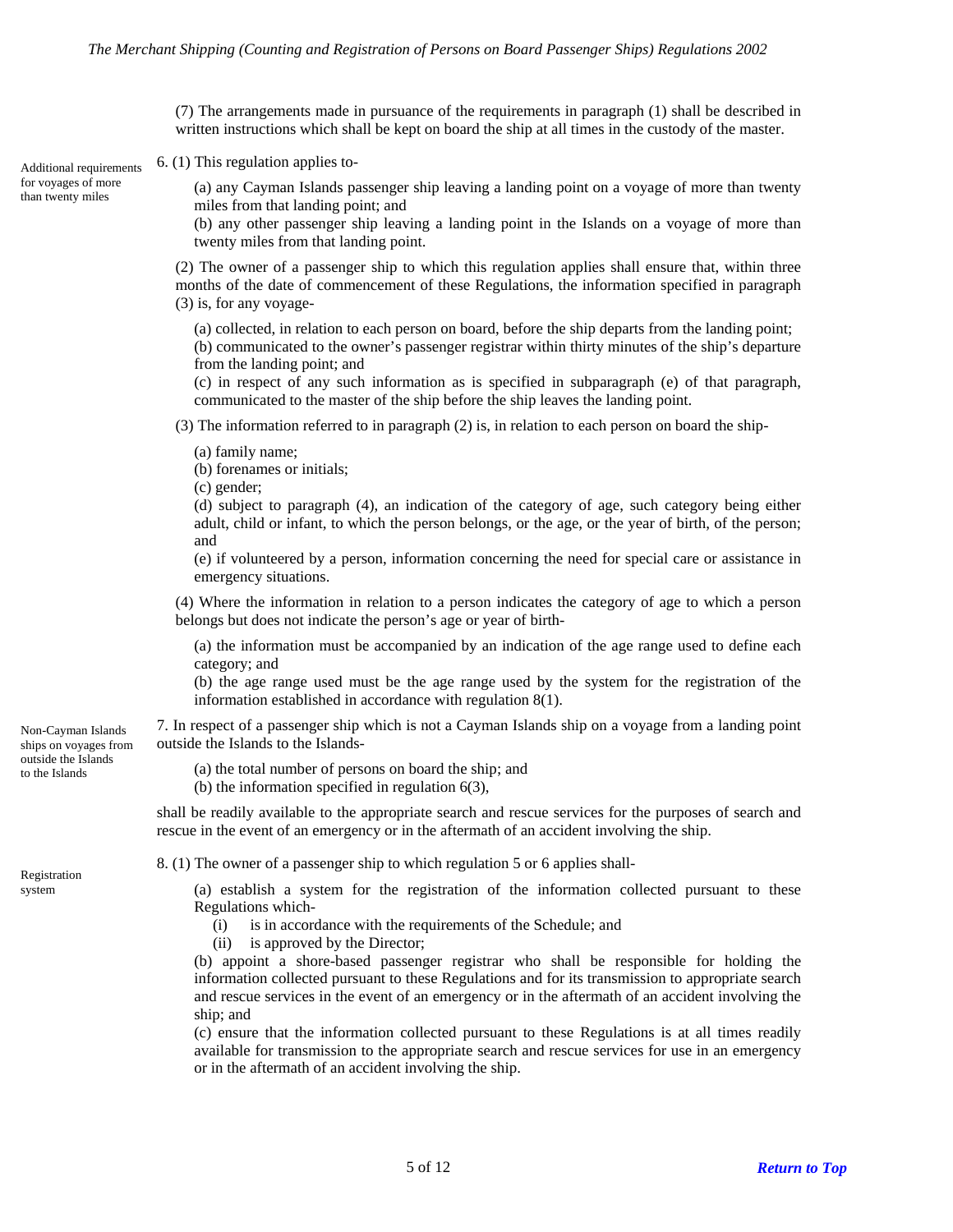(2) Personal data which is collected solely pursuant to these Regulations by an owner shall be kept only for as long as is necessary for the purposes of these Regulations.

(3) The Director may appoint persons to carry out checks on the proper functioning of registration systems approved under this regulation.

(4) In performing the checks referred to in paragraph (3), the persons appointed shall-

(a) be entitled to board a ship to which the registration system relates and enter premises of the owner's passenger registrar; and

(b) have access to records and documents, including electronic and computer records, which comprise the owner's registration system.

9. (1) Subject to paragraphs (2) and (3), the Director may exempt any passenger ship from the requirements of these Regulations, subject to such conditions as he may specify, and may, subject to giving reasonable notice, alter or cancel the exemption so granted

(2) The Director may exempt any passenger ship leaving a landing point within the Islands from the requirements of regulation 5(4), in so far as they apply with respect to the passenger registrar, if the ship is engaged exclusively in a protected sea area on a regular service of less than one hour between calls at landing points.

(3) The Director may exempt any passenger ship from the requirements of regulation 6(2) if-

(a) in respect of a Cayman Islands passenger ship leaving a landing point outside the Cayman Islands on an international voyage, the scheduled voyages of the ship make it impracticable for such records to be prepared; and

(b) in respect of a passenger ship leaving a landing point within the Islands-

- (i) the ship sails exclusively in a protected sea area between two landing points or from and to the same landing point without calling at an intermediate landing point; or
- (ii) the ship is engaged on a regular community service.

10. A person shall not, in connection with a system for counting the persons on board a passenger ship or collecting the information specified in regulation 6(3)-

(a) knowingly or recklessly make a false statement liable or intended to lead to error in the determination of the total number of collection of the information specified in regulation 6(3); or

(b) falsify the information collected or transmitted to the owner's passenger registrar.

<span id="page-5-2"></span>Offences 11. (1) Where there is a contravention of the requirements of these Regulations in respect of a passenger ship, the owner, and in respect of a contravention of regulation  $5(6)(a)$  or 7, the master, is guilty of an offence punishable on summary conviction by a fine not exceeding level 5 on the standard scale and on conviction on indictment by imprisonment for two years and a fine of \$5,000.

> (2) Any person contravening regulation 10 is guilty of an offence punishable on summary conviction by a fine not exceeding level 5 on the standard scale or on conviction on indictment by imprisonment for two years and a fine of \$5,000.

<span id="page-5-3"></span>Defences 12. (1) It shall be a defence to a charge under these Regulations for the person charged to prove that he took all reasonable steps to avoid the commission of the offence.

> (2) Without prejudice to paragraph (1), it shall be a defence to a charge under regulation 10 for a person providing information in respect of other persons, not being members of his family, to the owner of a ship, being information required by the owner pursuant to these Regulations, to prove that the information was collected by him in good faith.

<span id="page-5-1"></span>False statements

<span id="page-5-0"></span>Exemptions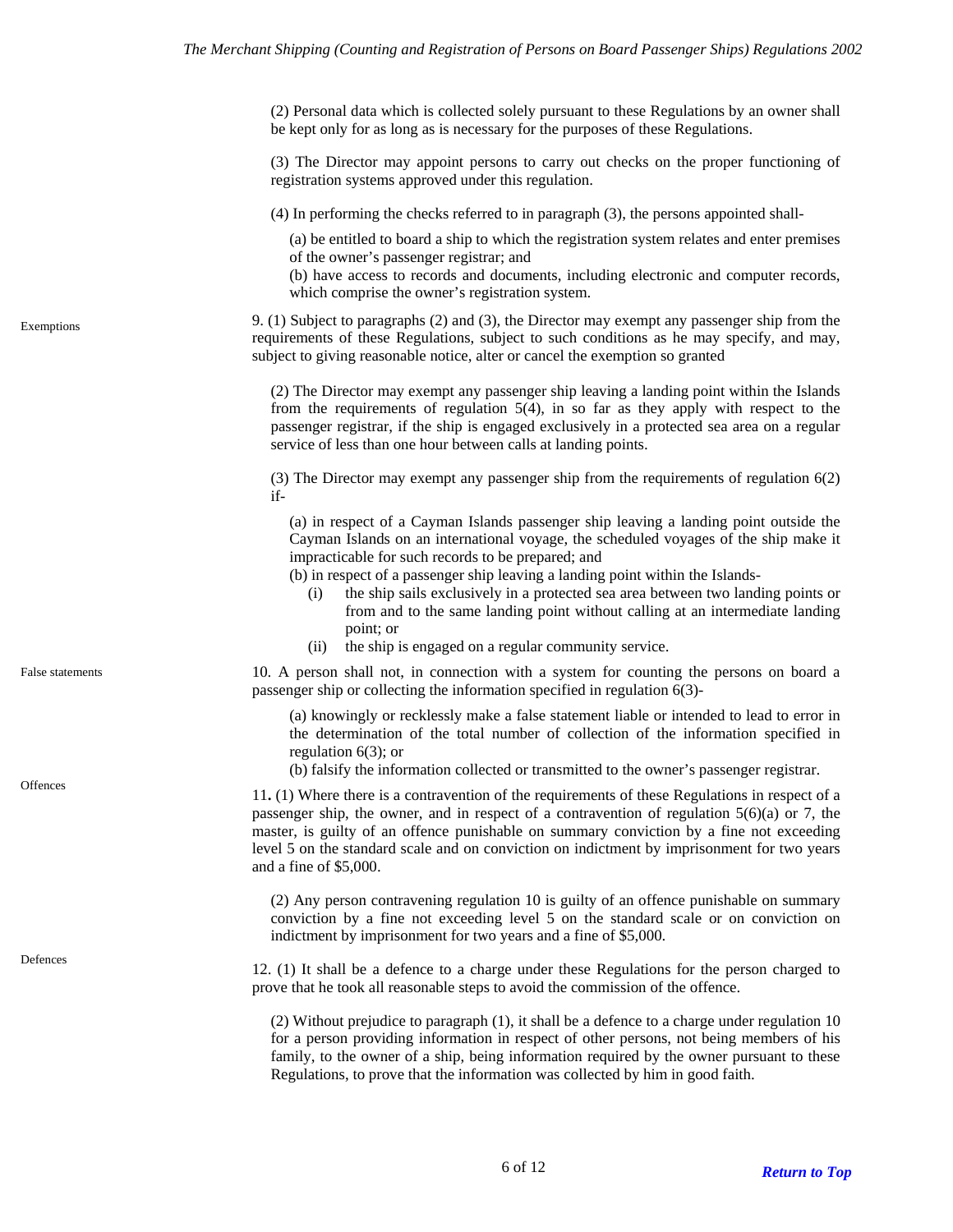## **SCHEDULE**

### <span id="page-6-0"></span>**COUNTING AND REGISTRATION OF PERSONS ON BOARD PASSENGER SHIPS**

### **PART I-General**

<span id="page-6-1"></span>1. Alternative systems may be adopted in the counting and recording of persons on board as required by regulations 5 and 6 but no variation in the system chosen for a particular voyage may be made during that voyage; provided that it is not required to apply one system throughout a company's fleet of ships, nor in the case of the same ship, one system to operations from different ports or on alternative routes.

2. In this Schedule, unless the context otherwise requires-

"company" means the owner of a passenger ship or any other organisation or person such as the manager or demise charterer, who has assumed the responsibility for operating the passenger ship;

"designated authority" has the same meaning as "search and rescue services";

"high speed craft" means a high speed craft as currently defined in Regulation 1 of Chapter X of the Safety Convention;

"person" includes all individuals on board the vessel irrespective of age; and "voyage" shall be taken to constitute a journey from one place to another, or back to the place of departure, where passengers can embark and disembark.

#### **PART II-Collection and Recording of Information (Regulations 5 & 6)**

#### **Collecting Information**

<span id="page-6-2"></span>3. In accordance with the relevant regulations relating to counting and registration of persons on passenger ships, the following details must be observed:

(a) there must be maintained within the counting and registration system implemented by the company, the information necessary to comply with the Regulations;

(b) the company must appoint a shore-based "passenger registrar" responsible for the upkeep and transmission of this information in accordance with the Regulations;

(c) the system must be applied to all persons boarding and disembarking from a vessel for a voyage. A record must be made of each person, regardless of whether that person has been issued with a ticket or is a member of the crew;

(d) the system must be able to take into account all persons embarking or disembarking when a vessel stops in mid-voyage, those who remain on board from a previous voyage and any changes of personnel. The system must account for all persons on board the vessel, such as contractors, maintenance personnel, entertainers and travel industry personnel, who may not be recorded as passengers or included in the Crew List. Each person on board the vessel must have his or her relevant details recorded irrespective of whether or not the person is a fee paying passenger;

(e) the information is to be updated at each landing or stopping point where persons may embark or disembark from the vessel;

(f) the system must ensure that information concerning persons who have declared a need for special assistance or care in emergency situations is properly recorded and handed to the master prior to the ship's departure; and

(g) the system must be approved by the Director.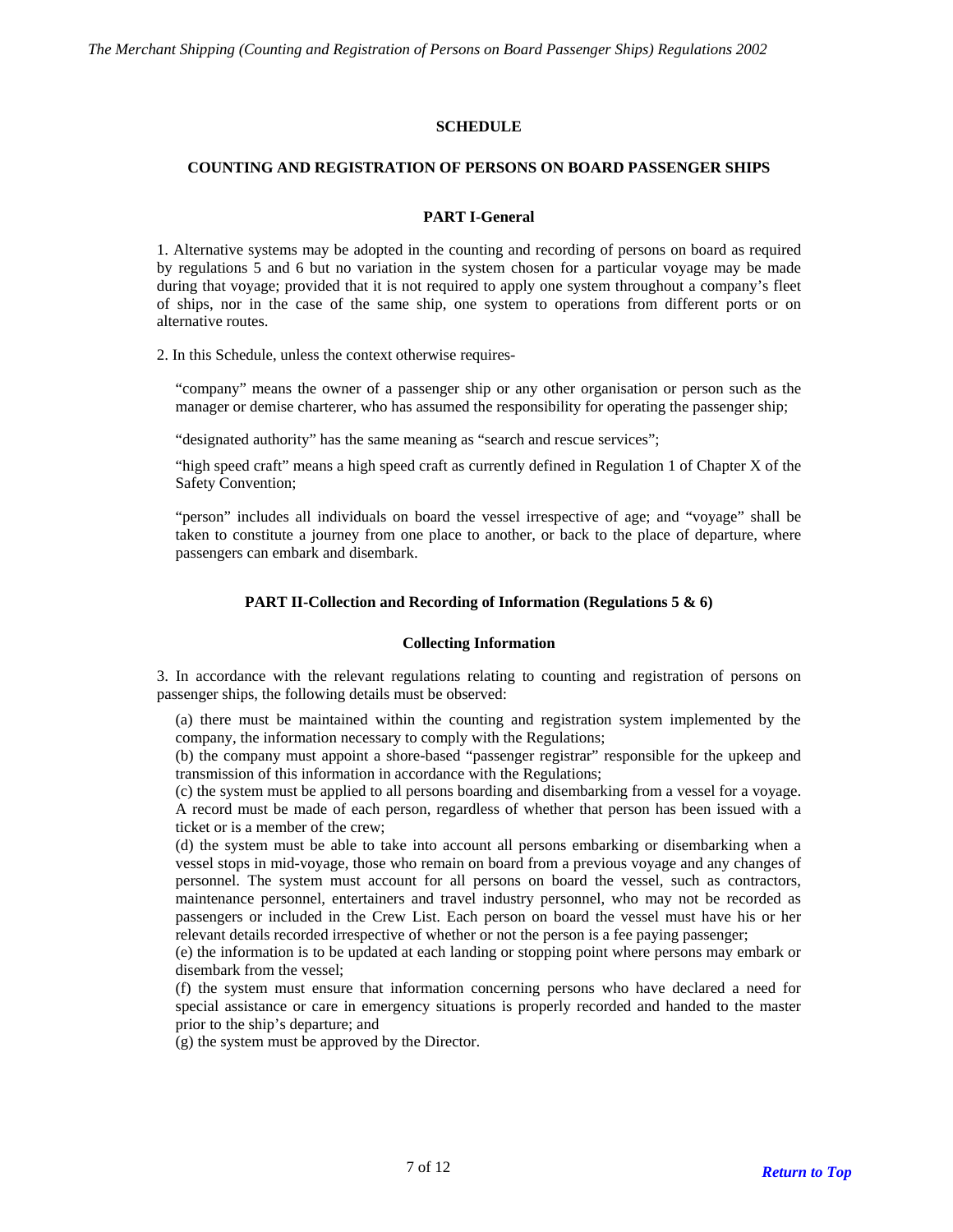### **Communication and Availability of Information**

4. Prior to the ship's departure from a landing point the number of persons recorded on board must be communicated to the master of the vessel and to the company's passenger registrar at the shore-based company system. The master must ensure that the vessel does not depart if the total number of persons on board exceeds the total number that the vessel is permitted to carry.

- 5. (a) Information which is part of the passenger registration system must be obtained prior to the ship's departure and communicated within thirty minutes of departure to the company's passenger registrar at the shore-based company system.
	- (b) Ship owners and operators should ensure that the information required for the registration of persons is collected in a manner that causes minimum disruption and delay to those boarding the vessel.

6. It is the responsibility of the company or the operator to ensure that the information collected in accordance with regulations 5 and 6 is readily available from the nominated passenger registrar for transmission to the emergency services in the event of an emergency or in the follow up to an accident. The name and contact point for the nominated passenger registrar must be provided to the Director or an officer of the Cayman Islands Shipping Registry designated by the Director for the purpose.

7. The information that is recorded by the company must be maintained and be-

(a) readily available to the emergency services in a format that is uncomplicated and easy to comprehend, especially in emergency situations; and (b) protected from-

- (i) accidental or unlawful destruction or loss;
- (ii) accidental or unlawful alteration; and
- (iii) unauthorised disclosure or access.

#### **Back Up System**

8. It is essential that a suitable back up system is available in the event of a breakdown of the main systems which can provide the necessary facilities to meet the requirements of the Regulations without causing undue delay.

## **PART III-Approval of Systems**

<span id="page-7-0"></span>9. All systems must be approved by the Director and will be subject to inspection to ensure the correct functioning of the system. In order to gain approval the company must satisfy the Director that-

(a) the system, at least, meets the requirements of the Regulations; and

(b) the name and contact details of the nominated passenger registrar have been provided to the Director or the designated officer referred to in paragraph 6. It will remain the responsibility of the company or operator to ensure that the information provided with respect to the nominated passenger registrar remains up to date.

10. Applications for approval should be in writing and should contain details of the proposed system and include examples of tickets and prints wherever possible. The application must be made to the Director at least twenty eight days before the required implementation of the system. The Director will then make necessary inquiries and may choose to visit the company to obtain further information.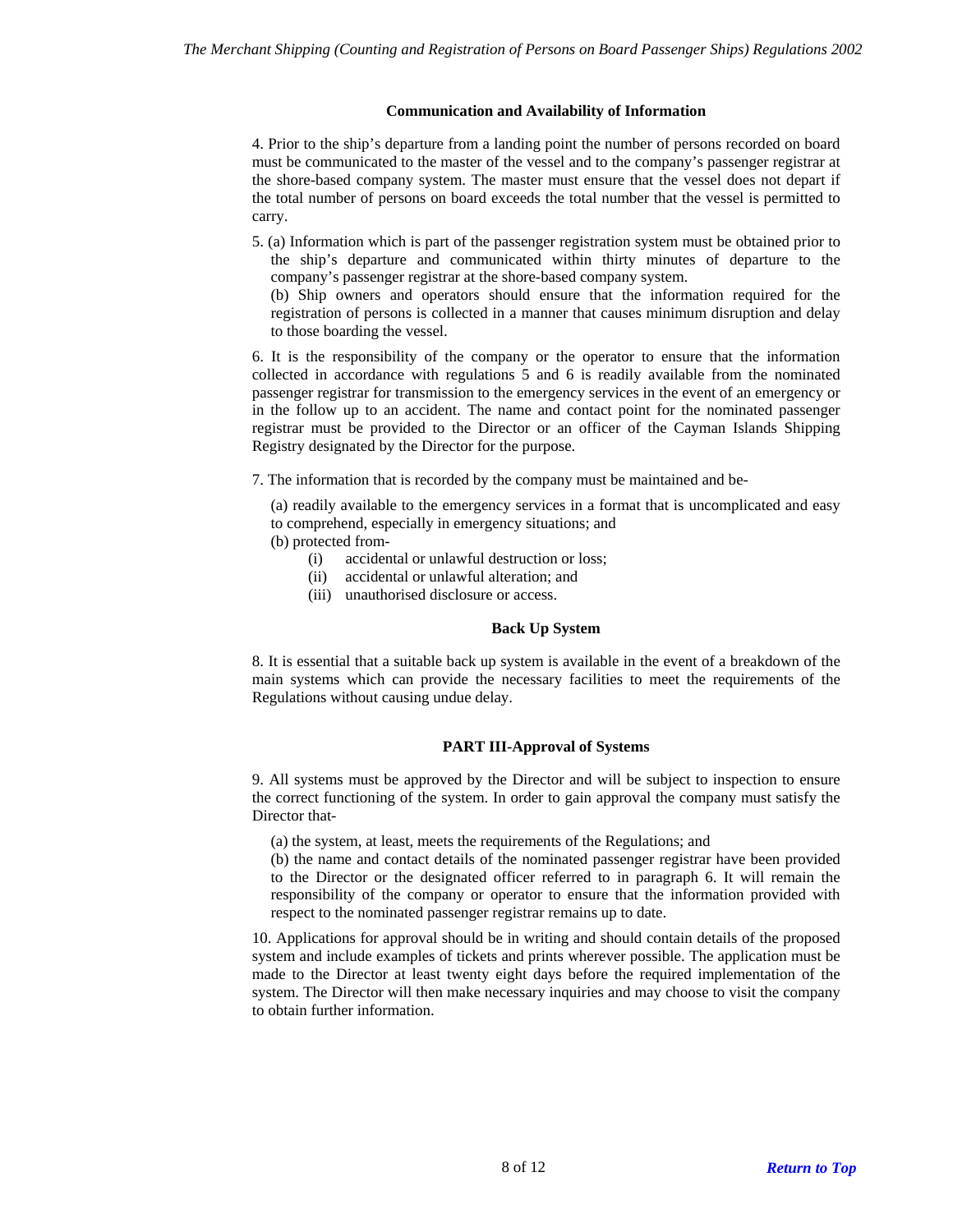#### **PART IV-Exemptions**

<span id="page-8-0"></span>11. Applications for exemption or derogation should be made in writing giving full explanation for the application, to the Director.

12. Where a passenger ship is operating exclusively-

(a) in protected sea areas, with regular services of less than one hour between port calls, exemptions may be granted from the obligation in regulation 5 to communicate the number of persons on board to the passenger registrar; or

(b) in protected sea areas and between two ports or from and to the same port without intermediate calls, exemptions may be granted from obligations in regulation 6.

13. For regular services where passenger ships are sailing on domestic voyages in an area where the annual probability of the significant wave height exceeding two metres is less than 10%, and-

(a) the voyage does not exceed thirty miles from the point of departure; or

(b) the primary purpose of the service is to provide regular links to outlying communities for customary purposes; and

exemption may be granted, wholly or partly, from the requirements of regulation 6 if it is considered impracticable for companies to record the information. To this end, evidence of such impracticability must be provided. In addition, it must be demonstrated that in the area where such ships operate, shore-based navigational guidance and reliable weather forecasts are provided, that adequate and sufficient search and rescue facilities are available, and that the exemption if granted will not have any adverse effect on competition.

14. An exemption shall not be granted to any passenger ship sailing from a Cayman Islands port and flying the flag of another Safety Convention country which, under the relevant provisions of the Safety Convention, does not agree to the application of such exemption.

## **PART V-Methods of Counting**

<span id="page-8-1"></span>15. Owners may use one of the following methods of counting, or a similar system which meets the requirements of the Regulations.

#### **A. CLASS 1 PASSENGER SHIPS**

16. Passenger ships operating under Class 1 passenger certificates must ensure that there is a system by which all persons boarding will be counted prior to departure in accordance with paragraphs 4 to 10.

17. Because of the nature of the voyages generally undertaken by these vessels, the collection of registration information will normally be readily available prior to departure and should be recorded in accordance with paragraphs 4 to 10.

18. Persons who disembark at each landing point must be counted by means of landing cards or a similar arrangement. Landing cards may be issued in the same way that boarding cards are issued. A running tally must be kept of those boarding for the first time and those reembarking so that the total number of persons on board for the voyage is always known prior to departure, in accordance with regulation 5.

19. Where any change of persons on board occurs, it is the responsibility of the master to ensure that the company's passenger registrar is informed and the registration details are updated within thirty minutes of departure.

20. Landing cards, if used, should be made of a material such as plastic, and wherever possible, should be used to draw the passenger's attention to safety information.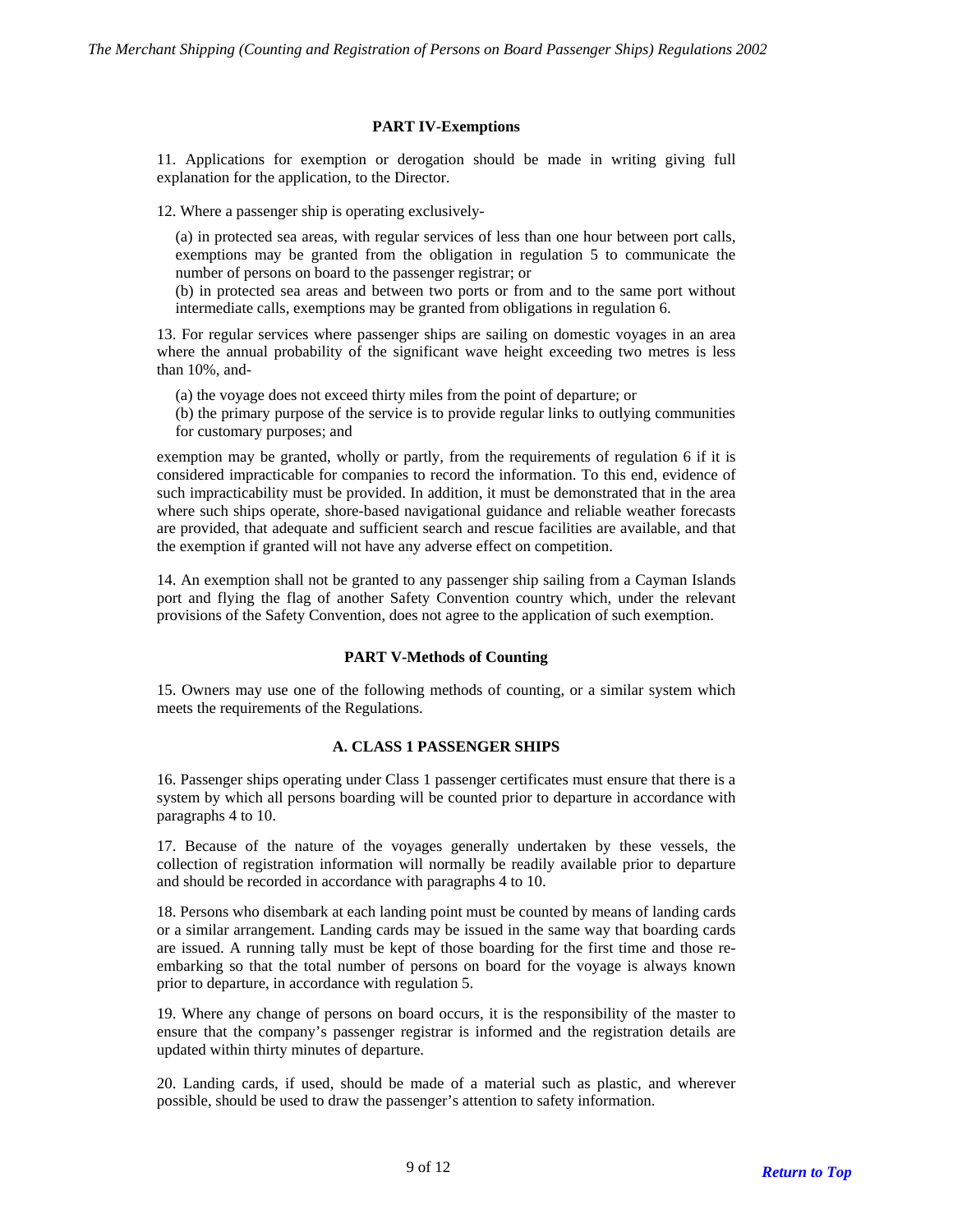### **B. CLASS 2 PASSENGER SHIPS**

#### **Manual boarding card system**

21. A manual boarding card system shall apply to all passengers boarding a ship operating under a Class 2 passenger certificate for a particular voyage. It must apply to foot passengers, cyclists, and drivers of automobiles, trucks, coaches and their passengers. There must be one boarding card per passenger regardless of whether the passengers have individual tickets, unless an appropriate exemption has been granted under regulation 9. Special arrangements must be made for passengers who remain on board from a previous voyage, crew members and other persons on board the vessel.

22. A boarding card system must conform to one of the following descriptions-

(a) there must be for each sailing, a book or books of numbered boarding cards. If more than one book is used the books must be consecutively numbered. To facilitate counting, each card must have an individually numbered counterfoil. One card will be issued to each passenger at, or shortly before, the time of boarding. However when a number of passengers travel together in one vehicle a card for each passenger may be issued in a block to the driver or to a responsible person in the vehicle provided that such a procedure will not affect the accuracy of the total passenger count. The total number of cards issued for a particular voyage will be determined from the number of cards remaining in the book or books, and from the numbered counterfoils;

(b) each passenger will be issued, before arriving at the embarkation point, a boarding card which may have a detachable portion. The detachable portion, or the complete card, must be collected by a representative of the master at, or shortly before, the time of boarding and the number of cards or detachable portions so collected will determine the number of passengers boarding. However, when a number of passengers travel together, a card for each passenger may be issued in a block to the driver or to a responsible person in the vehicle; provided that such a procedure will not affect the accuracy of the total passenger count; or

(c) when large numbers of passengers are involved, such as on ships certificated to carry more than two hundred passengers, the detachable portions, or the complete cards, may be counted by automatic passenger counting machines.

23. Other systems of manual counting may be provided if they-

(a) conform to the basic objectives set out in paragraphs 21 and 22;

(b) are straightforward, secure and effective; and

(c) can be easily checked and enforced without the necessity of arranging a full passenger count as passengers leave the ship.

## **Computerised Boarding Card System**

24. A computerised boarding card system should be capable of recording all information on persons required by regulations 5 and 6, including those persons who are not named on the Passenger or Crew List provided that the following points have been taken into account in the counting, boarding and registration procedures governing the system:

(a) where the passenger checks in;

(b) where the boarding card is issued;

(c) how the issue of the computerised boarding card corresponds to the aggregation of the count;

(d) what route the passenger takes to the ship;

(e) what other controls (for example, immigration control) the passenger passes through;

(f) how the total count is adjusted if a passenger belatedly decides not to travel;

(g) how passengers remaining on board are dealt with; and

(h) what contingency plans have been made in the event of the failure of the computerised system-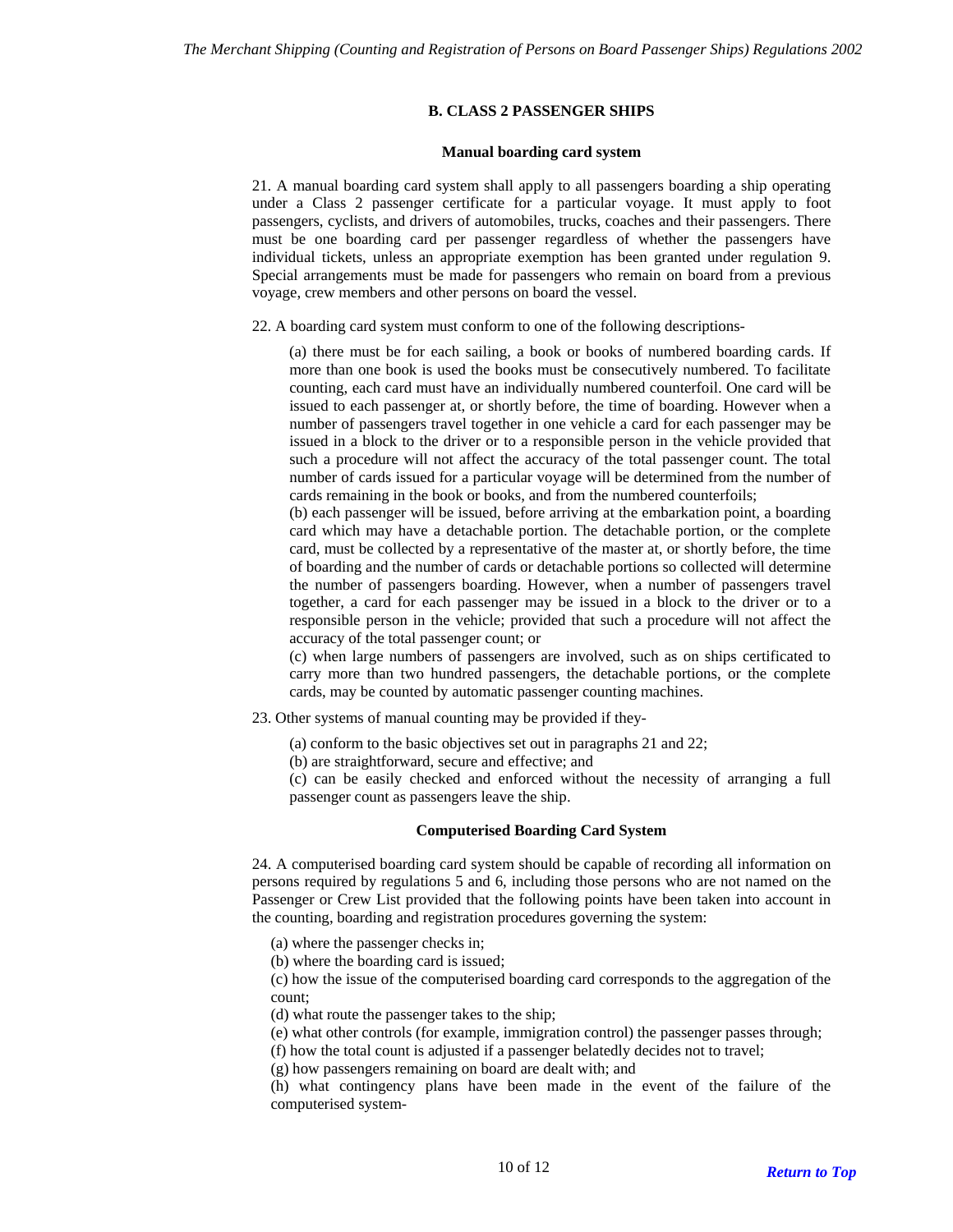- (i) prior to landing; or
- (ii) during the course of loading.

25. In a computerised boarding card system, passengers travelling together in parties may be issued with one card only on which is indicated the total number of passengers in the party. In that case however, a physical check must be built into the counting procedures to ensure the accuracy of the total passenger count.

26. Boarding cards should be made of a material such as plastic and wherever possible should be used to draw the passenger's attention to safety information.

#### **Passengers remaining on board from a previous voyage**

27. The design of manual and computerised systems must take into account the counting of passengers remaining on board from a previous voyage or part of a voyage. The arrangements must also provide for these numbers to be included in the total count of passengers on that voyage.

28. A passenger remaining on board at the end of a voyage must be given a card for the return voyage which may be the boarding card for the return voyage. The passenger will be required to have the return boarding card marked or recorded whilst the vessel is docked to confirm the return journey.

29. Where a computerised boarding system is used it must include an effective method for counting those staying on board meeting the above criteria.

30. Passengers who disembark at each landing point must be counted by means of landing cards. Landing cards may be issued in the same way that boarding cards are issued. A running tally is to be kept of those boarding for the first time and those re-embarking must be maintained so that the total number of passengers on board for the voyage is always known prior to departure.

31. Where any change in the number of persons on board occurs it is the responsibility of the master to ensure that the passenger registrar is informed and registration details are updated within thirty minutes of departure.

32. Landing cards should be made of a material such as plastic and wherever possible should be used to draw the passenger's attention to safety information.

#### **Dual Systems**

33. Where the systems comply with the Regulations, and can be shown to be effective and secure, and meet the requirements of paragraphs 4 to 6, two discrete boarding card systems, for example, manual boarding cards for freight drivers, and a computerised system for the remainder of passengers may be considered, provided that they fully satisfy the requirements of the Regulations.

## **C. OTHER PASSENGER SHIPS**

#### **Boarding Card Systems**

34. The boarding card system must conform to the requirements for vessels of Class 2.

#### **Clicker System**

35. The master of the crew must count each passenger boarding using a consecutively numbering (hand-held) counting device and note the total number of passengers. When ships call at a number of landing points to land and take on passengers or crew, the persons disembarking at each landing point must be similarly counted and recorded. New passengers must then be boarded, and counted again using the clicker. The total number of passengers on board must be calculated before sailing using these figures as a basis. If the clicker can also subtract figures it can be used directly on passengers embarking and disembarking to maintain a running total of passengers on board.